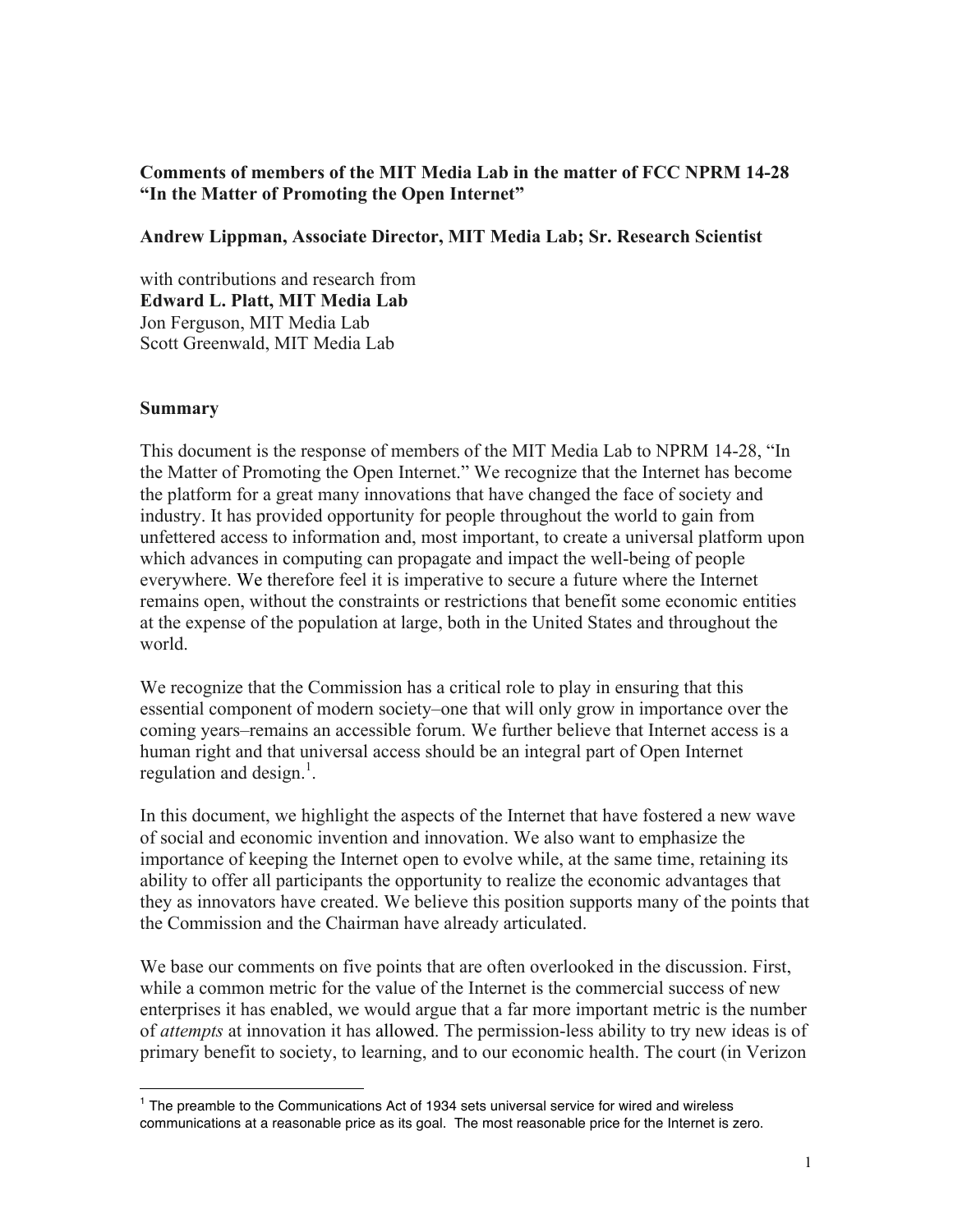2014) notes the existence of Google as an example of innovation. We agree, but would amplify that example by noting that Google was preceded by Alta Vista, Yahoo, and a host of other Internet web search and exploration platforms. While these other undertakings have had less market success, they remained important in both inspiring Google and creating the climate in which any number of other creative Internet endeavors could succeed. It is these continued attempts that pave the way for an inventive, flexible, and vibrant society. *The Internet is not just about its successes; it is about the freedom and ease by which one can experiment.*

The second point is that this freedom to experiment has significantly advanced the principle of learning both in the US and worldwide, with perhaps as much–if not more– impact as more directed educational initiatives. The notion of creating, testing, debugging, and realizing an idea is an inherently educational process, as was noted repeatedly by leading thinkers in the field of learning, such as Jean Piaget<sup>2</sup> and Seymour Papert. Moreover, the ability to do this in an environment of exploration–where the work of others feeds one's own activities–amplifies that process. This has been amply demonstrated by contributory reference materials, as well as work conducted at the Media Lab by Professor Mitchel Resnick.<sup>3</sup> One need only look at the growth of the opensource community or the ability to view the source code of a web page to witness the impact of the easy access to, and creation and distribution of, ideas. *The Internet is a learning engine as well as an economic one.*

A third point is about symmetry. We at the Media Lab make little distinction between consumers and businesses in the use and development of ideas that are tied to the Internet. We do not believe that society is best served when people are mere consumers of data served by "content industries." Instead, we enjoy unrestricted and unmetered access to the Internet backbone without firewalls or intermediaries of any sort. As a result, we spawn servers on demand to test ideas or merely to promote ease of use among members of our Lab and the public. For many of us, the Internet is of greatest value as a forum for expression, rather than as a means of consumption. We consider this the essence of network service, and we see no reason for anyone to be denied that right. *The Internet must remain a two-way street.*

Fourth, we propose that Internet providers who hold a public franchise for public airwaves or public rights of way–both wired and wireless–be required to deploy *at a minimum* an open, non-discriminatory pathway through their Internet gateways for free access. In other words, an Internet service provider must be *at least a dumb pipe.* As long

 <sup>2</sup> Paraphrasing Piaget: "Children *create* knowledge rather than *receive* it."

 $3$  Resnick's Lifelong Kindergarten research group developed Scratch, a programming language and online community that enables children to create their own interactive stories, games, music, and animations for the Web. Scratch has reached a broad, worldwide audience with over three million users registered and over five million projects uploaded.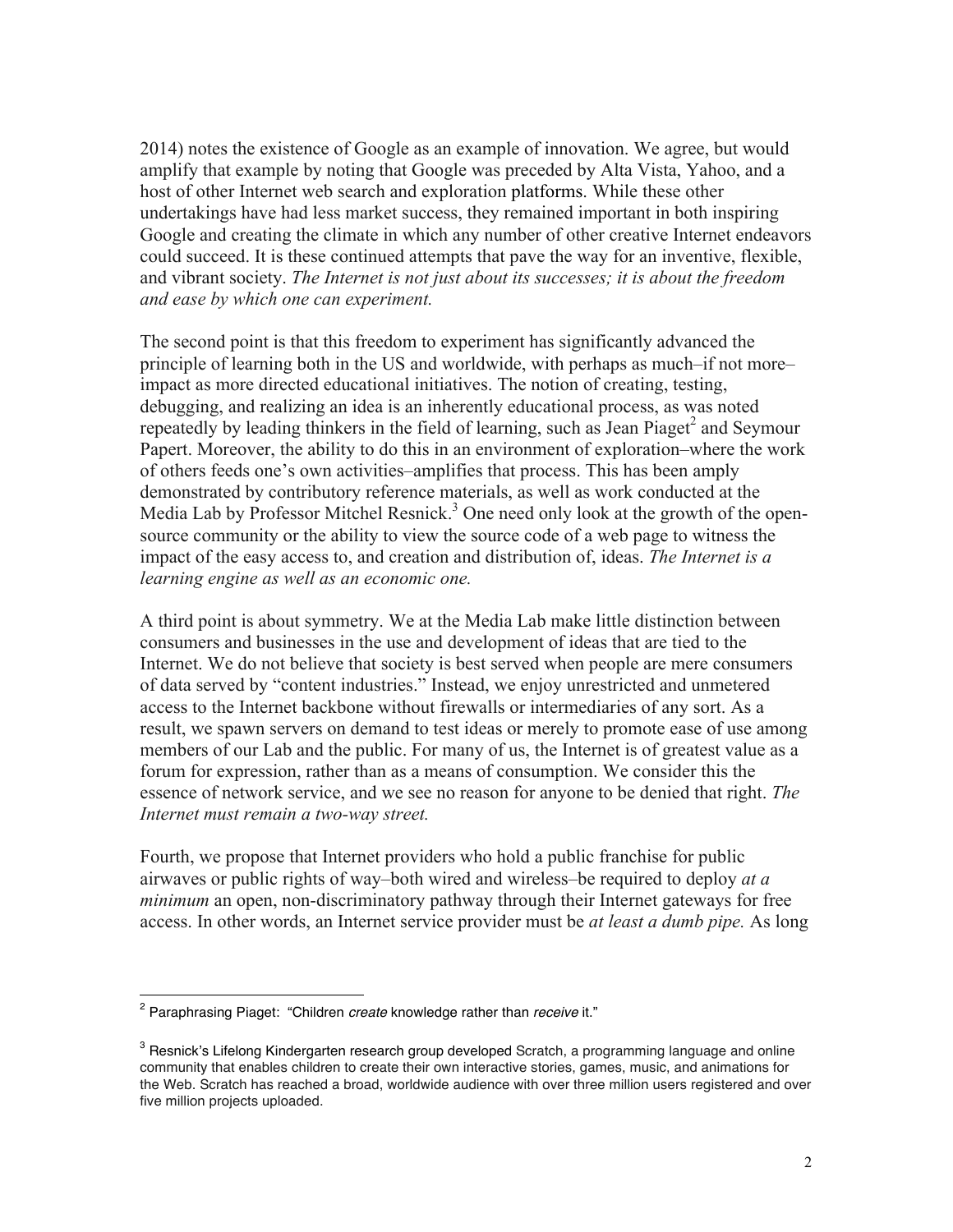as non-discriminatory<sup>4</sup> Internet access is available, we see no reason to prevent the addition of other specialized, for-fee services. Nor do we see the need to restrict a vibrant market in developing and implementing them. Hence the importance of the phrase "*at least."*

And finally, we propose that providers be required to offer open Internet access with bandwidth, performance (as is apparent at any end terminal), and accessibility that is *at least as good* as any specialized service they offer. If a provider elects to add a highbandwidth media service that has its own private access for delivery, then it must provide its subscribers with the option for an equivalent, financially accessible increase in throughput for the open Internet. Likewise, it must ensure that improvements to proprietary service channels be matched by improvements to the open Internet. *Simply put, if there are two lanes on the highway, any improvement to one must be matched by equivalent improvement in the other. We call this equal access a Pipe++ strategy.*

As we will argue, we see no regulatory impediment to this policy. Quite the opposite: the sense of the courts and the attitude of the FCC itself mitigate in favor of it. Yet regulation of the open Internet has often been bound by obsolete classifications that date from an era of monopoly telephone service or segregated computer services. Shoehorning the modern Internet into various pigeonholes that associate an application with its delivery technology demonstrates a misunderstanding, and poorly frames the discussion. Equally deleterious is saddling any public franchise with heavyweight regulation that might impede innovation and progress. It is clear that polarizing this discussion into fully packaged regulatory regimes that do not apply is counterproductive; we can do better and most wish to.

Finally, we make special note of the distinction between wired and wireless Internet access. Much of the current discussion implicitly addresses the wired path that ultimately reaches homes and businesses. However, the critical mass of development is migrating toward creating a wireless future, particularly in areas of commerce, health, and the sustainability of our environment. While many of us believe that Internet access ought to be available to all, we also note that in the near future, wireless connectivity will likewise become as socially and economically important as wired access is today. We therefore hope for a future where the same regulatory regimes apply to both.

<sup>&</sup>lt;sup>4</sup> In general, this implies common carriage in the traditional sense of providing a service to the general public, without discrimination, for the public convenience and necessity. The requirement of being open, however, does not preclude innovation.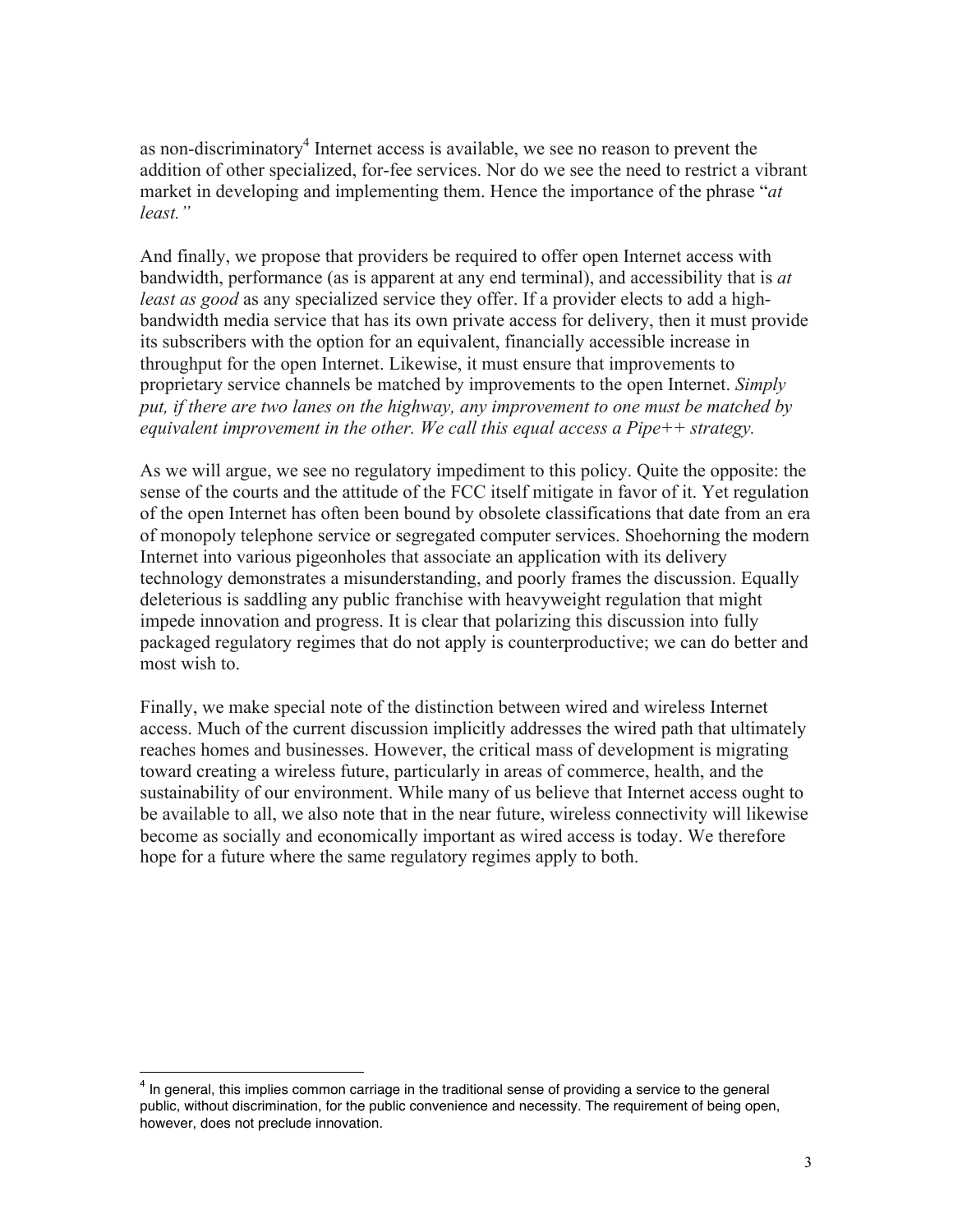#### **What the Internet is**:

Paraphrasing David Clark (*An Insider's Guide to the Internet*, 2004), the Internet is a general-purpose communications vehicle that is designed to connect computers so that they can exchange information of any sort. Unlike special purpose networks such as those designed specifically for telephony or television, the Internet was designed for raw digital data in the most general sense. Its architecture separates applications from transport, thereby allowing simultaneous and unimpeded development of both. It can deliver bits through fiber optic channels as well as airwaves, through telephone lines and dedicated links, and it can support applications such as watching movies and renewing one's driver's license. One can argue that since it was designed without a specific economic application or market in mind, it is equally good–or bad–at all of them.

At the core of the Internet are a small number ideas that differ in essential ways from the networks that had existed before. It is a *packet network* where all data are divided into universal packets that are transported by various other mechanisms that are generally unaware of the payload. In this, it is similar to–and perhaps a derivative of–containerized shipping, which we can think of as "packet shipping," where goods are packaged in universal containers that can then be carried equally well on marine vessels, trucks, or railways, by equally universal and standardized means. The efficiencies of packet shipping are well documented and proven through 60 years of use and expansion.

The Internet is also defined by the end-to-end principle that shifts the intelligence to the devices at the edge. It was therefore conceived as being "stateless," where each packet entered the network and was treated the same as any other. In this it differs somewhat from the shipping model in practice if not in theory. A by-product of this principle is that the infrastructure itself need not be changed to suit new technologies; most often those devices that connect to it change. This notion implies a relatively lightweight infrastructure akin to the road system that serves a wide profusion of vehicles, each with its own purpose and history. Economically, this allows innovations to be viral: starting small and diffusing into general use at a their own rate, from the edges.

In modern terms, the network "virtualizes" the communications that occur within it. Services are abstracted to general, open interfaces that allow development at each separate layer to be independent of developments at any other.

These simple predicates are what make the Internet extensible and universal. They also are at the root of why the Internet has been a regulatory morass. It is not easy to shoehorn it into regulations that were created specifically for a single purpose, especially when the regulations were drawn at a time when the application and the transport were inextricably wedded. Further complicating the situation is the existence of services whose placement are somewhat ambiguous. DNS, the name-to-IP-address lookup service, is an essential element of the network, but is not implemented in network hardware.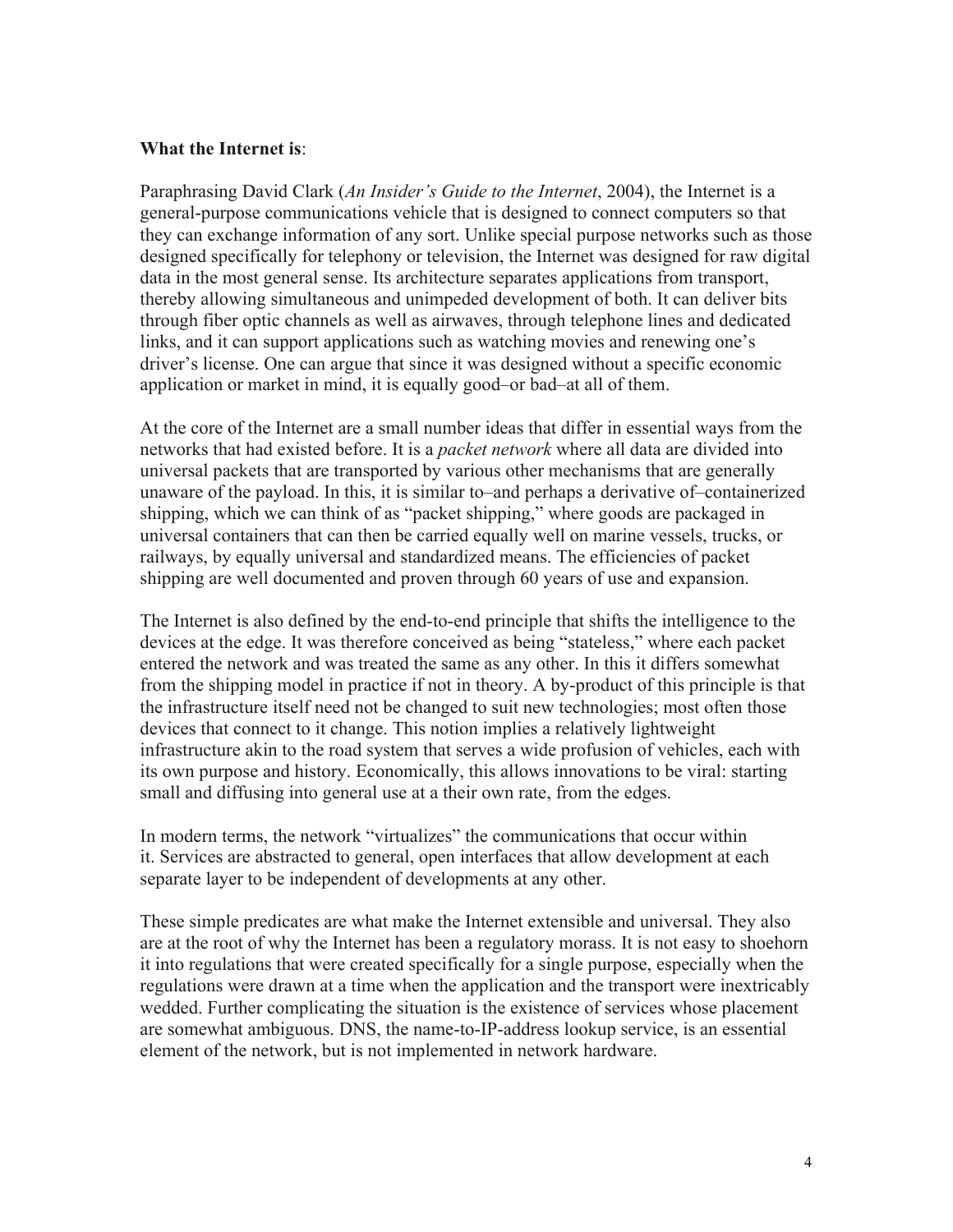An important byproduct of the Internet's history is that it came into widespread use without dominant economic applications that had implications for its hardware and expansion. Streaming media, such as video, for example, is a large bulk bit flow whose requirements are quite different from email, chat, reference, file transfer, and voice communications. It emerged only recently and is accommodated quite well. Conversely, peer-to-peer applications and bulk flows of data from sites to central repositories (for example, in medical monitoring and physical-space monitoring), may well prove to be important drivers in the future. We have to be cautious about closing future opportunities to suit current favorites; the history of the Internet has been a repeated demonstration of the advantages of being "futureproof" by ignoring current trends.

In addition, there is strong general sentiment that regulation of the Internet should mirror its development: guidance should be reserved for when it is truly required, and should be lightweight. We endorse the notion that communication on the Internet should be as open as is possible. Access to it has become the ticket of entry into modern society throughout the world, and therefore cannot be left to pure economics, nor should it be tied to what seems to be the current dominant or even successful applications.

Put another way, access to the Internet is–and will continue to be– regulated. The question is whether the FCC can apply guidance in the public interest or whether that regulation will be de facto, by the industries that control access. There is ample evidence that this will happen if the access controlling industries are left to their own devices.

#### **The MIT Media Lab**

The MIT Media Lab was organized in 1983, largely from research groups from across the MIT campus that were all dedicated to the common vision of technology in service of human expression and learning. Over the last 30 years, the Lab has expanded its scope of technologies and activities, but has remained dedicated to this mission. We see technology in general as being a potential amplifier of human aspirations, and we attempt to demonstrate, realize, and scale that goal. The Lab is largely funded by a consortium comprising many corporate sponsors and is therefore independent of any one sponsor or one sponsor's interests. This consortium funding model allows faculty and students at the Lab to form their own research agenda. There is also a significant amount of federally funded research.

In addition, we maintain a graduate program with approximately140 students. Lab alumni have gone to work in industry, academia, and as entrepreneurs in business and in service of social causes. There have been notable successes in creating industries and businesses that have contributed to the global economy; we also run courses and programs in global development. Many in the Lab view the Lab's overall goals as enriching our lives and addressing societal needs.

The Media Lab is strongly committed to learning in the most general sense. Most members endorse the notion that young people are natural learners who do so through exploration, experimentation, and both personal and social expressions of creativity.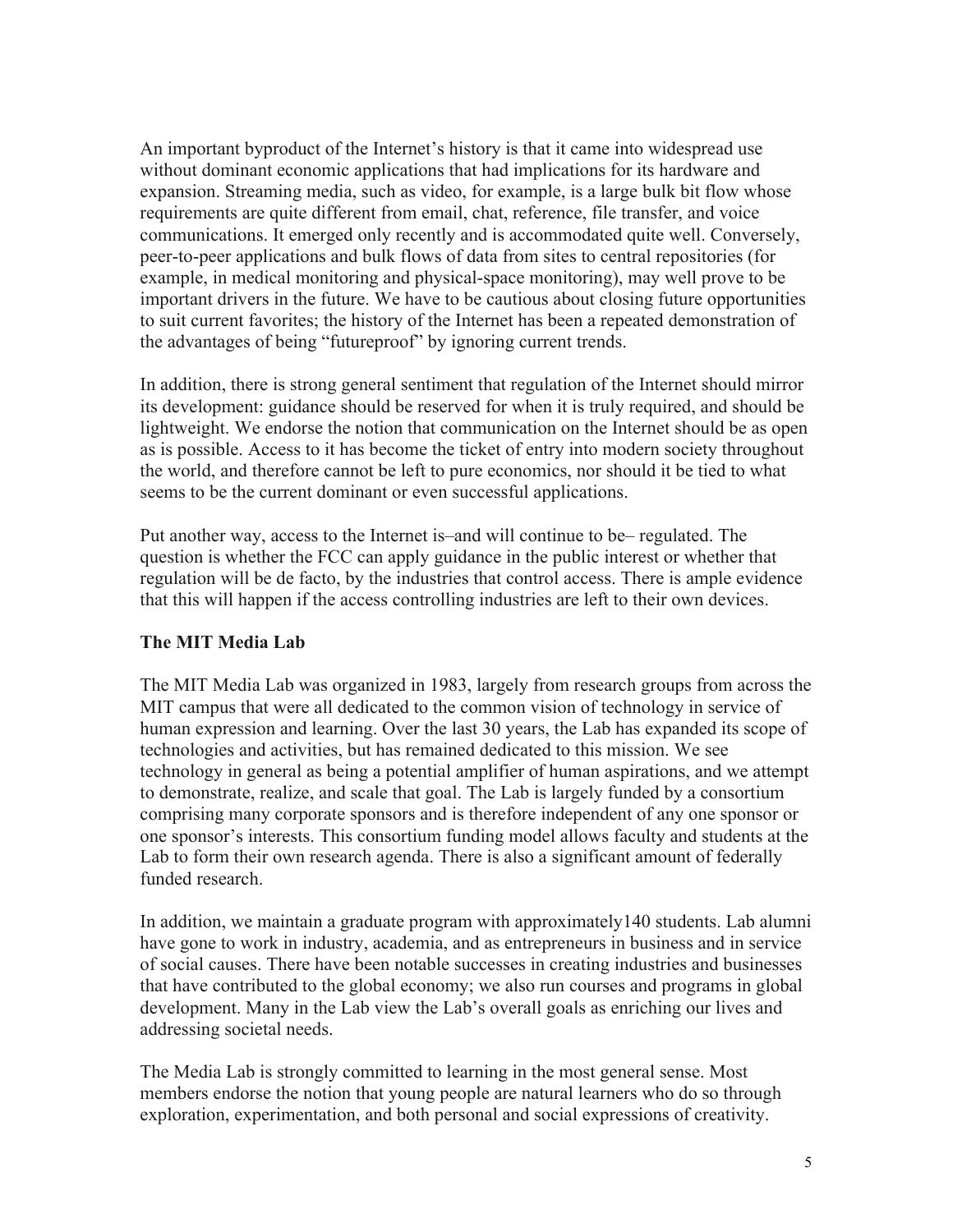We put forth the following five "principles" that present our position with respect to the open Internet–principles that we hope will help inform the debate and rulemaking process. The first three are statements of intent and observations of the social, economic, and intellectual value of the open Internet. The last two are an articulation of regulatory goals and directions that we feel are inevitable and useful.

### **Principle One: The Metric is Attempts, Not Successes**

We believe that the metric of impact of the open Internet can best be measured by the number of *attempts* more than by the number of *successes*. While the latter is important, the broader measure is how many people, businesses, and governments have tried new ideas and what they have learned and contributed to humankind through their development. The Internet has transformed every living room and laptop into a space for exploration and experiment–a place where it is easier to try something new than to argue about it. And this transformative experimentation has been in all domains of life, from the arts to the sciences. Success certainly matters in all fields, but successes are built on attempts, and it is the attempts that reflect the network's value.

When one considers invention and innovation, an important aspect is understanding what barriers stand in the way. In some cases, the technology can be expensive and hard to assemble. This is certainly the case with launching a mission to Mars–it is not likely to be a small enterprise. In addition to physical impediments, there have traditionally been intellectual ones: it can be hard to learn what is needed to accomplish a task; it can be daunting to assemble a team to realize an idea; and it can be hard to join a community that is both motivated and knowledgeable. Opacity, complexity, and isolation are just sample barriers, but they are notable.

The Internet has drastically changed the inventive playing field. Nowhere has this been more true than in the domain of software.<sup>5</sup> Open software is inextricably linked to communications and ready access to public repositories. Equally important is the discussion of software that takes place, for example, on sites such as StackOverflow. And code itself is freely interchanged and embedded in new projects. Clarity replaces opacity, community replaces isolation, and complexity is reduced by building on what has been done and shared.

A direct result of the democratization of software has been a profusion of entrepreneurial activities in the US and globally. In essence, the cost of failure has been lowered to such a degree that it has created for many the attitude that they can try anything. This attitude is reinforced by a commitment in the US to people rather than companies. Many entrepreneurial ideas–even without commercial success–add great value to the world community and intellectual marketplace. The latter often occurs along a scale from utter loss to phenomenal success, and we at the Media Lab have seen our share of all of these.

 $<sup>5</sup>$  Software coding is more than an example. These days it is considered by many to be an essential skill for</sup> problem solving and a style of thought for all aspects of modern life.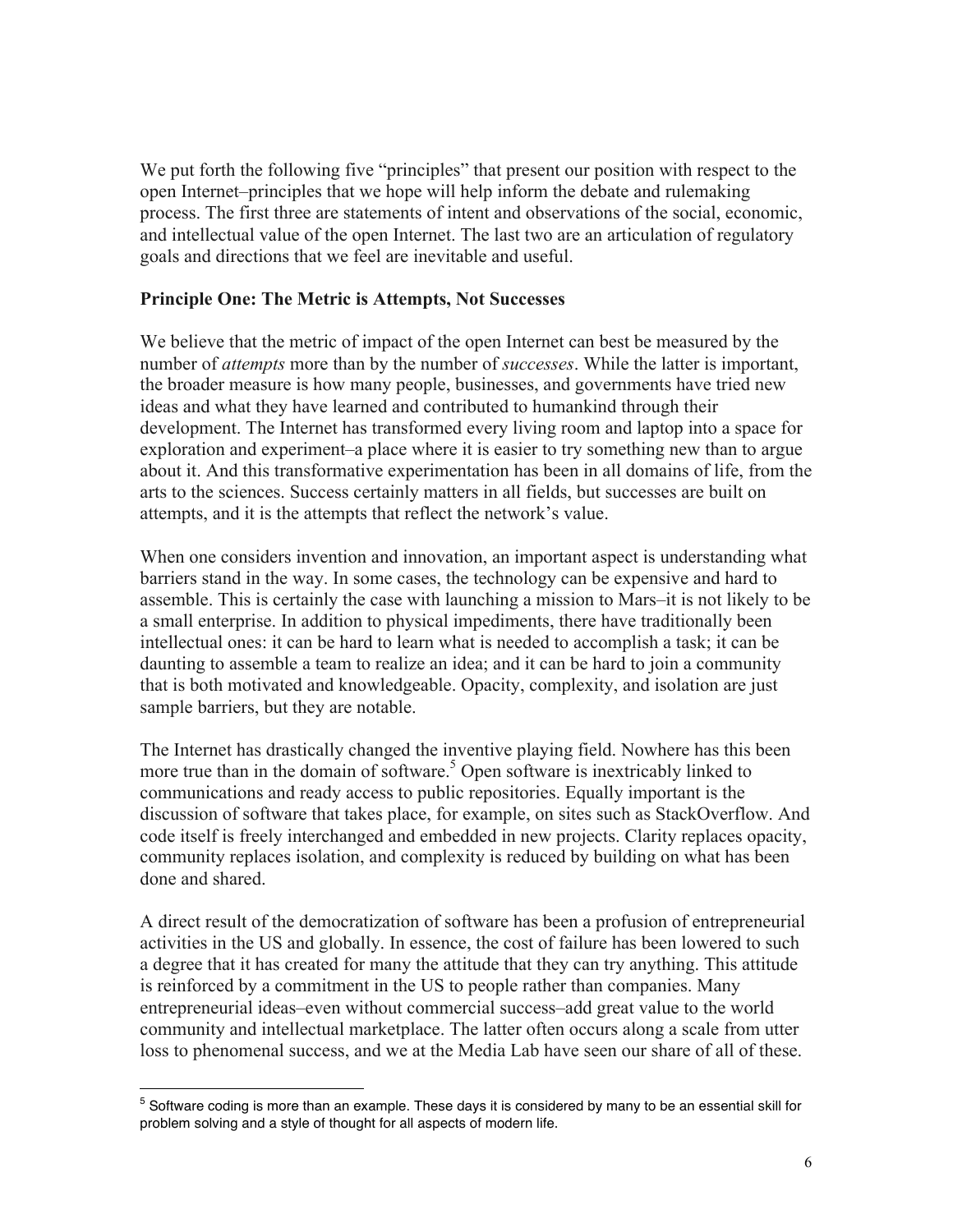Increasingly, these same barriers are being reduced for hardware initiatives, coincident with a popular emphasis on the extension of the Internet itself to the world of physical devices. This, in turn, has led to a vibrant "Maker Movement" that has empowered people to pursue creative expression in areas well beyond more familiar programming.

One result of this is exemplified by an international development course taught for the past 15 years by Media Lab Professor Alex Pentland and Joost Bonsen. In this course, students propose and realize projects oriented toward the developing world. Over the years that it has been taught, hundreds have been demonstrated, and scores have been deployed. The notion of doing this kind of effective work in the short window of a semester is possible only because of the ability to leverage software, hardware, and communications that are already in place, openly accessible, and reusable.

By contrast, Scratch, a programming and exploration language for children by which they learn a variety of principles that range from programming to animation design, was initially rejected in 2010 by the Apple App Store due to a prohibition instituted by Apple on distributing programming languages for the iPhone. At that time, over one million projects done for purely exploratory reasons were in place, and the project has since grown to include more than five million projects. While Scratch does not map precisely onto the importance of an open Internet, it is indicative of how commercial interests can have the side effect of damping educational and entrepreneurial opportunities.

Our point in noting these examples is that democratization of opportunity is the hallmark of the Internet and these goals can go awry when they conflict with corporate goals, regardless of intention. We therefore unabashedly support an Internet where metaphorically, access is accessible to all, unconstrained, and ever-present.

## **Principle Two: The Internet is a Learning Engine**

We support the hypothesis that the Internet is a significant engine of learning, independent of its value in inspiring an entrepreneurial society. Indeed, its value as such may be more significant than any directed educational initiative.

An essential element of learning is the ability to conduct research and exploration– basically a library function. Over the course of its life, the Internet has been a repository of information that is uncensored by industrial interests. Examples include the Internet Archive, Wikipedia, and, more recently, open-university courses.

More important, learning is in large measure related to the opportunity to explore and invent. It is all about building a creative society as opposed to the organized inculcation of specific knowledge.<sup>6</sup> We are not alone in arguing that the most productive members of society today are those who are the best learners; mere facts become obsolete, but the ability to think creatively and explore new areas is the hallmark of successful education

 <sup>6</sup> See, for example, JS Brown and RP Adler, "Minds on Fire," *Educause*, January, 2008.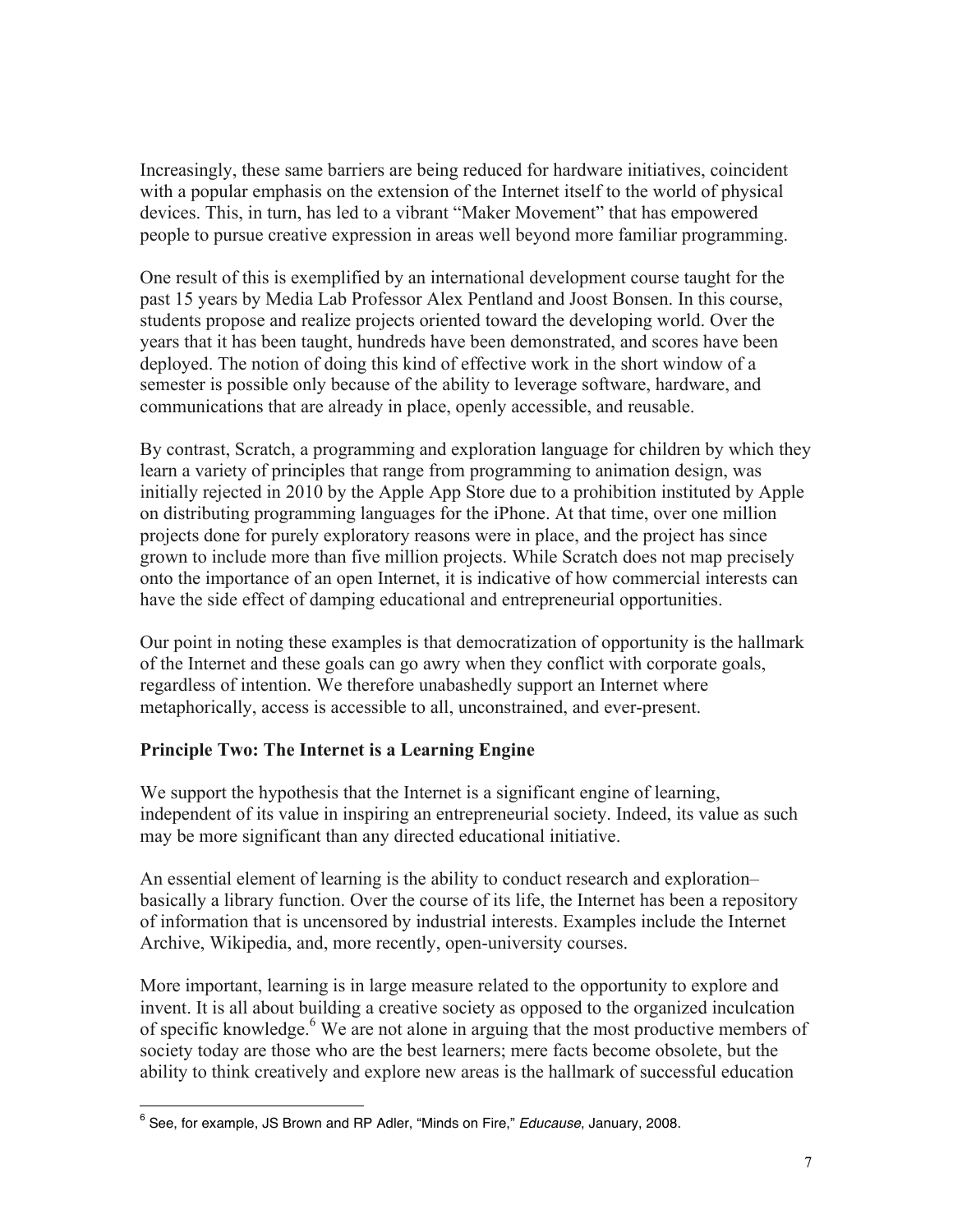that drives a vibrant society.

A subtle and immeasurable impact of access to the Internet has been its role in encouraging learners to question, to build, and to realize new ideas. Great effort has been dedicated to doing this in schools, but the Internet is the forum where it happens naturally. More important, since these learning activities often occur outside the domain of traditional academics, they are not often counted in the measures used to assess societal progress. They are a by-product: something one might consider *over-the-top*  education.

This is inextricably intertwined with an open Internet for the simple reason that the freedom to ask questions, explore freely, and invent limitlessly are the metric of an educated society.

## **Principle Three: Symmetry Must be the Norm**

The Internet is primarily about expression, not consumption. It may well be that the bulk of the bits that currently flow through the Internet are media-related, but that does not mean that the Internet is merely a new television-delivery platform, nor does it mean that the Internet is about the connection between bit "consumers" and "providers." We cannot allow the predominance of those data to unduly direct the evolution the network as if delivery of content were the Internet's end game. It is the generality of the Internet that has provided both opportunity (described above) and reward (social, educational, and economic). To declare that it is about delivery of content by providers assumes a future not yet in evidence. *To do so would be enshrining industrial policy in the more basic and generic goal of providing universal access.*

American universities are a better model. Many universities provide unfettered highquality access to the network, combined with the resources for students and researchers to build ideas and promulgate them in the real world. Researchers can create web sites and other sources of information instantly and freely. In this environment, the Internet is inherently symmetric and divorced from any mass media linkages, commercially or conceptually. We strongly believe that this is an appropriate model to follow for everyone. Examples that are speculative but rooted in experience include:

• A home monitoring service where a robotic "watchman" floats through a home, vacuuming and transmitting video to the resident. It would be a media service run in reverse: massive video flows from users to a central server.

• A crowd-sourced, distributed computation platform where large groups of individuals can pool processor time on their personal computers for large clients. A generalized "SETI at home."

• A peer-to-peer platform for massive open, online courses, where content is redundantly stored and transmitted directly among users.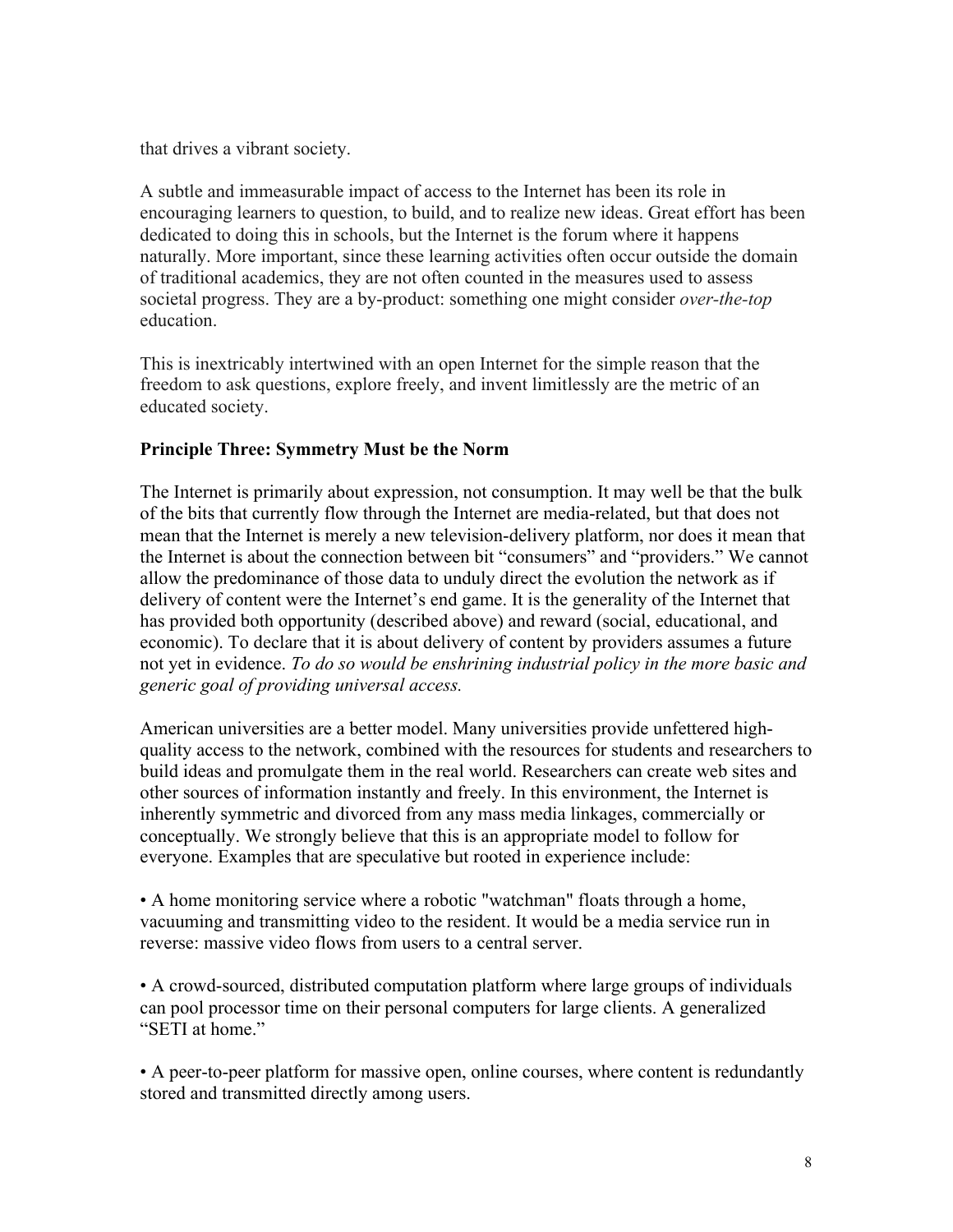In these examples, there are no "edge providers" to negotiate paid prioritization agreements.

We thus abhor the notion that the current debate is in large measure fueled by evident commercial successes that might themselves tilt the playing field in a direction that insulates them from newer inventions, or by inserting gatekeepers to enforce economic redistribution rather than inventing replacement ideas. Most important, we abjure the notion that there are "edge providers" and "consumers," and that the twain shall not meet. We are all some of each at different times and require the opportunity to cross the line freely and easily. For this reason, we argue that there must be no impediment to the two-way flow of information such as an insertion charge or penalty. The Internet is a network of peers and must remain so to stay vibrant.

## **Media Lab Principle Four: Franchise-Plus**

We endorse policies that foster the continued growth of the open Internet, its penetration to an increasing number of people in the US, economic opportunity for those who provide basic services, and a low barrier for innovation and learning throughout society.

In the spirit of the above, we believe that any holder of a public franchise that sells or distributes access to the Internet via wired or wireless connections, to homes or businesses, provide at least a (virtual) channel that adheres to the FCC's open Internet order, *as they have done in the past*. That is to say access not subject to traffic shaping, inspection, commercial limitations, or any restrictions on the best efforts transmission of data. We argue that the end-to-end principle and best-efforts delivery scheme are what created the network as we know it, and we as a society cannot allow that to disappear.

This is common carriage in its simplest, most reductionist form: nondiscriminatory in content or access. It is consonant with the design of the Internet itself, and imposes no undue regulatory burdens. Instead, it is a recognition that the duty of a franchise holder is *at least to* serve the public in an open and non-discriminatory way while still retaining for themselves the ability to evolve and develop new businesses.

We view a provider of Internet access as offering *at least a dumb pipe<sup>7</sup> .* We also note that to many of us, this outcome is inevitable. There is little question that access to the Internet is the entry ticket to modern society, as important as a driver's license or the right to an education. It is not all that is required by an informed and empowered citizenry, but it is the ante. Lacking this, one is effectively locked out of the game. A corollary of this is that open Internet access is a human right.

In essence, this is an extension and codification of the situation we have today. For example, cable television combined with Internet access (a double play), has both dedicated bandwidth and priority access to subscription television coupled with open Internet access (generally). The television signal is not generally delivered as an Internet

 $7$  A dumb pipe is one where the data are not metered, managed, inspected, or censored.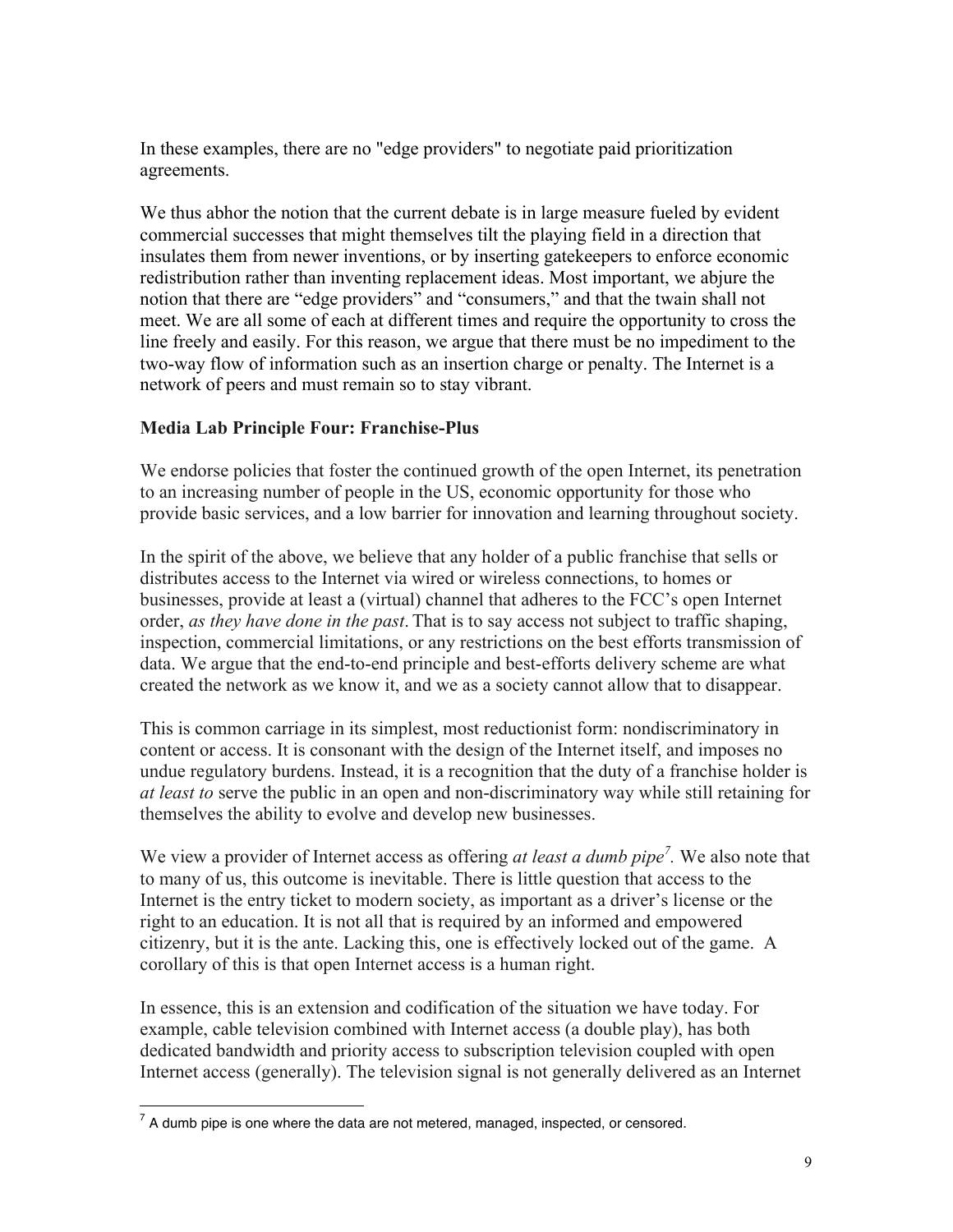service today, but it will be in the future, in which case, it would be a virtual network overlaid onto generic access. A second example is a (hypothetical) business arrangement between a cable provider and a media distribution company, where the media is given priority service on a virtual Internet connection, as a TV channel is today.

### **Principle Five: Coupled Development**

We are concerned that provision of proprietary services that are overlaid onto Internet access can potentially result in what some people call a dual highway, with a high-speed toll lane and a dirt road on the side. That dirt road is the open Internet. To prevent that from happening, we advocate an "equal and opposite development" for Internet access: any enhancement to a proprietary channel, be it virtual or actual, must be linked to an equal development of the open channel. A suitable metric for that is to require all such proprietary provisioning to be coupled with an equal increase in the provisioning for the open Internet. We call this equal access *Pipe++,* to signify that as the pipe grows through commercial investment and public acceptance, it grows in all dimensions.<sup>8</sup>

The notion of equal improvement obviates the need to cast into concrete the speed associated with broadband access or even the mechanism by which we measure throughput.<sup>9</sup> What's good for the goose is good for the gander: if end-to-end connectivity works for toll-road applications, equality of provisioning insures that the open Internet's capacity to homes, schools, and businesses will automatically keep pace.

Likewise, we need not be specific about "network management." It is sufficient to state that it must operate at a capacity that mirrors any side-channel capability, and by dint of being non-discriminatory, any and all management must support the end-to-end principle and best-efforts delivery.

It is also important to note that we distinguish between "broadband access" and "open Internet access." In this note and throughout our discussion, broadband access applies to the wire to the home, school, or business. Open Internet access applies to the entire link to the backbone and to any other Internet termination points. This includes the routers and switching equipment. It would violate the spirit of equal enhancement of open and proprietary channels to add capacity to one without adding capacity to the other; i.e., a gigabit connection to the home is of little use if the backbone connection is 10 megabits for a neighborhood. The point we are trying to make is that the Internet cannot be throttled, shaped, or intruded upon at any point in the chain. To do so would indeed result in a fast lane and a dirt road in terms of overall throughput.

We also recognize that the notion of "best-efforts" delivery will always prevail in the Internet, whereas it might not in a proprietary channel. This is similar to the case today

<sup>&</sup>lt;sup>8</sup> In reality, one way to achieve this is to make the offering in parallel: as more proprietary services are offered, a similar offer for more capable open Internet access accompany it. A given customer need not accept this offer, but as long as it is affordable and available, the parallel development requirement is met.

 $9$  Right now, we are still using static metrics for broadband speed that sorely misstate the idea.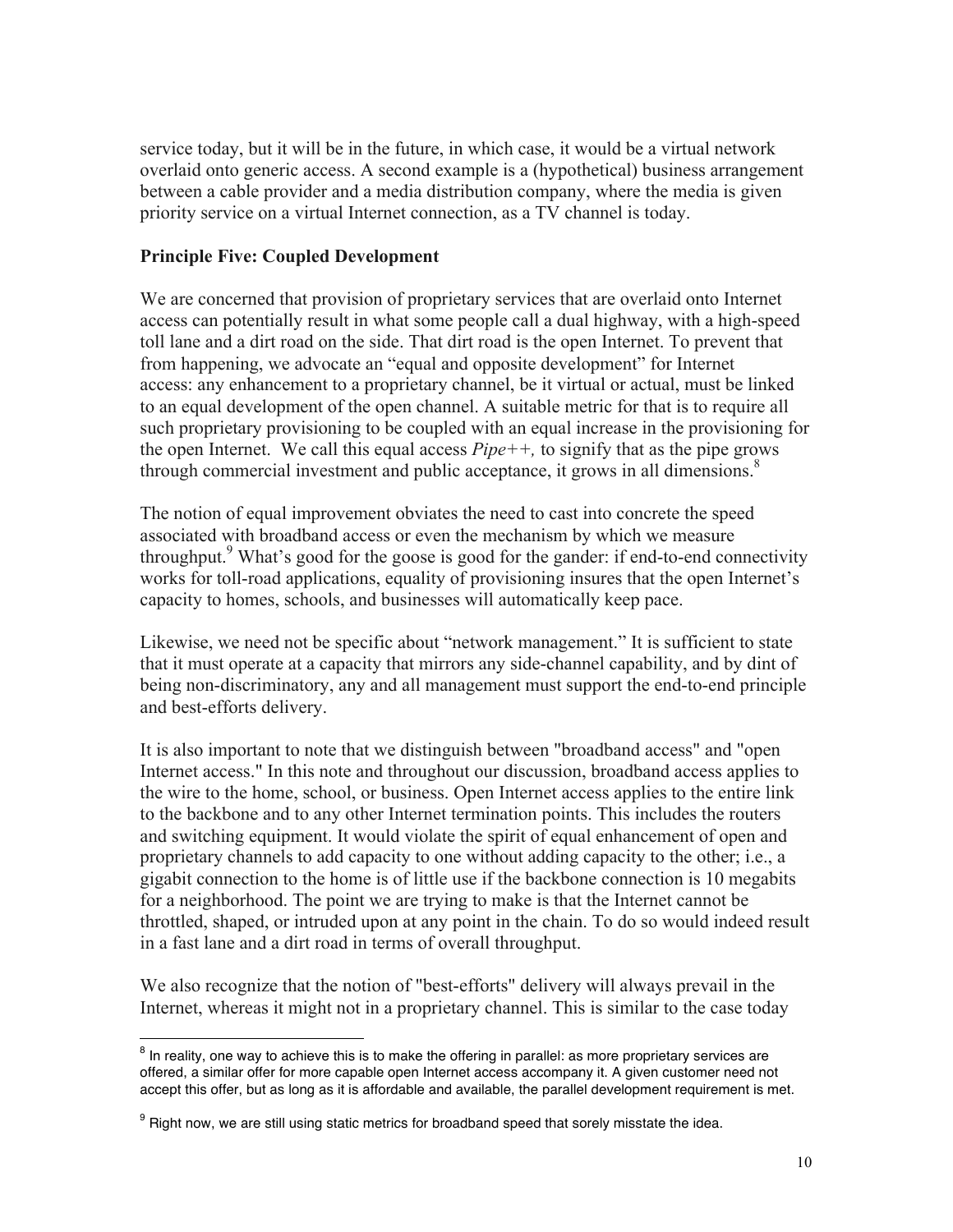where, for example, one can watch a television program both via a cable channel and via Internet delivery. The cable channel may use IP for delivery, in which case it is a virtual distinction rather than an electrical one. We recognize that the Internet channel delivery may differ from the cable delivery, but as long as this is not the result of underprovisioning the open Internet, we make no comment on it. In practice, this has not been a problem and there is little reason to think that it will become one in the future. It is in everyone's interest to maintain a vibrant and capable backbone.

Nor is anything in our comment meant to impede an ISP's ability to provide core Internet services such as DNS. Nor do we intend to prohibit CDNs. Our intent should be clear: Internet access is a non-discriminatory service that must be built up at the same rate as any other service added to the same franchise. In spirit, this is possible and economic; it has been so demonstrated throughout the world. We suggest that Title II regulation is the best way to do this since it can be done in the lightest possible manner, but with the potential for more stringent requirements should the open Internet be violated by an access provider.<sup>10</sup>

We note that this is the situation in much of the rest of the world. In the UK, for example, the wired Internet business is horizontally divided, with infrastructure providers at one layer and service providers above. BT Open Reach provides access, increasingly via fiber optics near or in the home, and all ISPs can offer subscriptions on those connections. BT has an ISP service, and it must purchase the broadband link from BT Open Reach at the same rates as Virgin, Sky, or anyone else. A similar situation exists in satellite transmission where some channel space can be purchased by BT to offer its sports television, which is delivered by Sky via its satellite. ISPs typically deliver open Internet access (with no caps or restrictions) packaged with other services that make it attractive. There are also raw providers that compete on price.

A glance at the ads shows that the various consumer companies compete on features, but do not intrude on Internet access. This is Pipe++ in operation. Open Reach does not shape traffic or block because it is cheaper to add capacity. Moreover, it would be hard for them to do so with the variety of ISPs using the wires.

We recognize that in the US, the business model is different. In most places, there is only one high speed<sup>11</sup> wired Internet provider. This structure is likely to remain for some time and it entails risks associated with monopoly services. We do not address those specifically since others have already done so. Classifying Internet access as a franchised Title II service opens the door for other controls to be administered as the need arises, i.e., if monopoly power was misused. Clearly, whether a business or home user, one

<sup>&</sup>lt;sup>10</sup> Title II refers to the Communications Act section on common carriage. The 1996 Telecommunications Act also notes that in the interest of promoting broadband access and advanced services, the FCC can "forebear" from applying sections of the act to meet this goal.

 $11$  One definition of broadband access is 4Mb/s, which is clearly below the rates we associate with high speed today. Internet access, however, cannot be defined by a rate. To do so misrepresents the evolving technology and applications and could stunt innovation.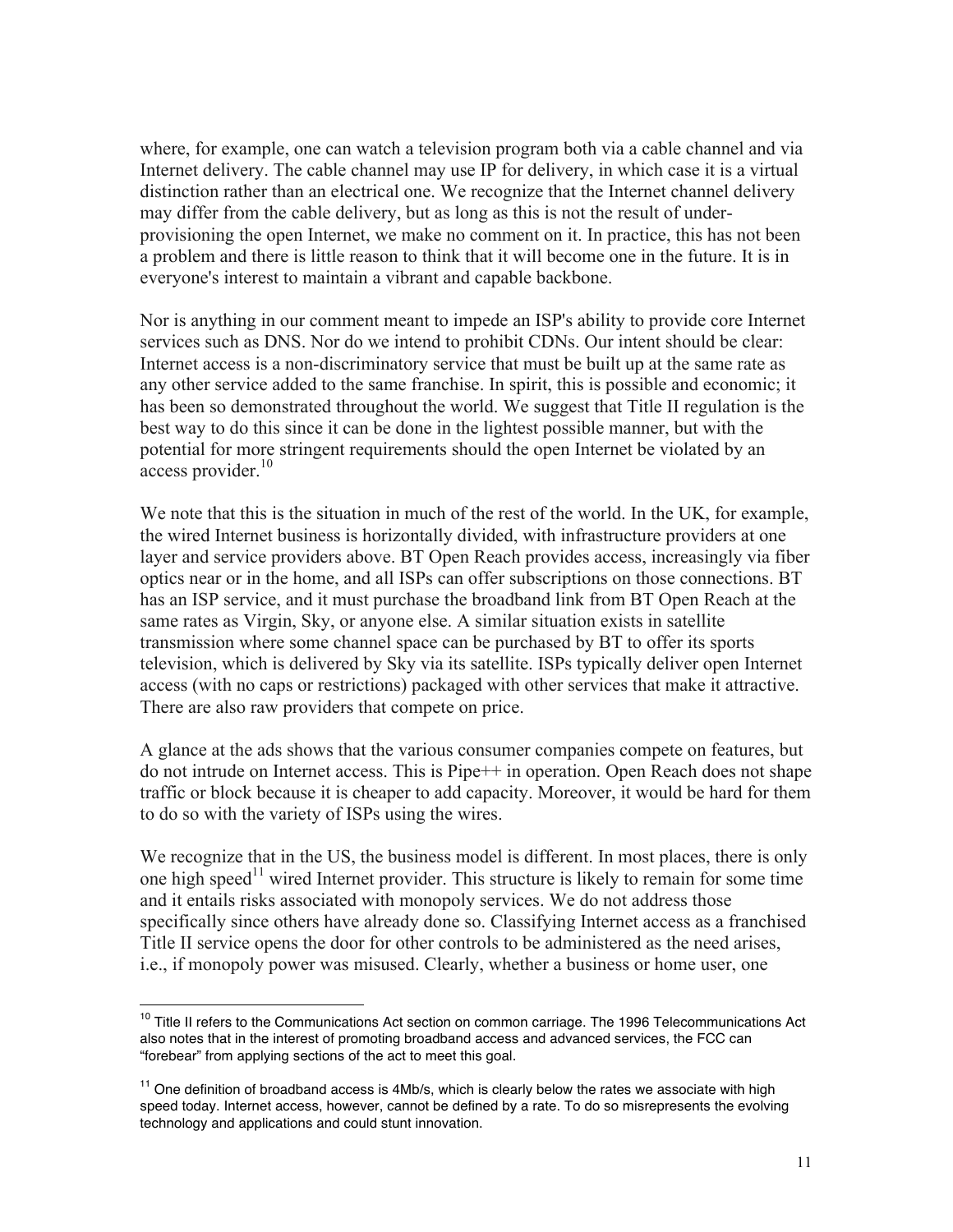ought to be able to purchase pure Internet access with nothing bundled with it.

### **Wireless**

We reserve special consideration for wireless Internet access because we believe that wireless is likely to become the predominant forum for applications and innovation in the near future. Indeed, we see universal wireless access as a social necessity in the coming years.

This perspective is in part due to the nature of mobile devices. Since the advent of smart phones, our mobile phones have migrated from being devices on which one makes a telephone call to being the personal applications engine that PCs only simulate. Relative to mobile terminals, wired PCs are business machines that have been warped by necessity into personal servers. Wireless terminals, however, take on that role naturally: they are carried on the person, their design reflects individual ownership, the suite of applications loaded and run on them typically reflects the personality of the owner (and we lend them to others as rarely as might lend a toothbrush), and they carry deeply personal and sensitive data. Further, they are emerging as the nexus of personal, on-body sensing, communications, and interface.

Wireless mobile is also critical in that over the course of the next few years–unless there is some unforeseen breakthrough in processor technology–the stand-alone capabilities of these devices may well plateau. The measure of quality of a wireless device is tightly coupled to its battery life; a new product might have more functions, but it seldom is designed to require more frequent charging. But the battery itself cannot improve vastly without becoming a dangerous energy repository (more like a gas tank than a C-cell), and the processing/interface cannot readily drop its consumption. Therefore, the mobile device is increasingly defined by its network interactions.

Further, radio technology is far more open to innovation than wired access; it is proportionately less mature. While one can foresee wired demand and draw upon readily available technologies to meet it, radio communication is a resource that has become scarce in part as a result of a perceived need to adhere to long-lived standards. But the future of radio is wide open, both theoretically and practically. We don't know the limits of distributed antenna systems; we have not pushed directed energy to its natural extreme in practice; we have not forced access nodes to make maximal use of the physical space before we auction off more spectral space. For now, we increasingly allocate long-term licenses that reinforce the status quo.

With regard to obsolescence, we stress the changing nature of hardware. It is no longer the slowest element of change in commercial systems; it is becoming as malleable and replaceable as software–not quite a download, but not as far off as one might expect. Also, mobile devices themselves are replaced at rates unimaginable even five years ago. Unlike the era when analog radio and television were standardized, we no longer need to assume standards that will be used for 30 years; we can consider radio to